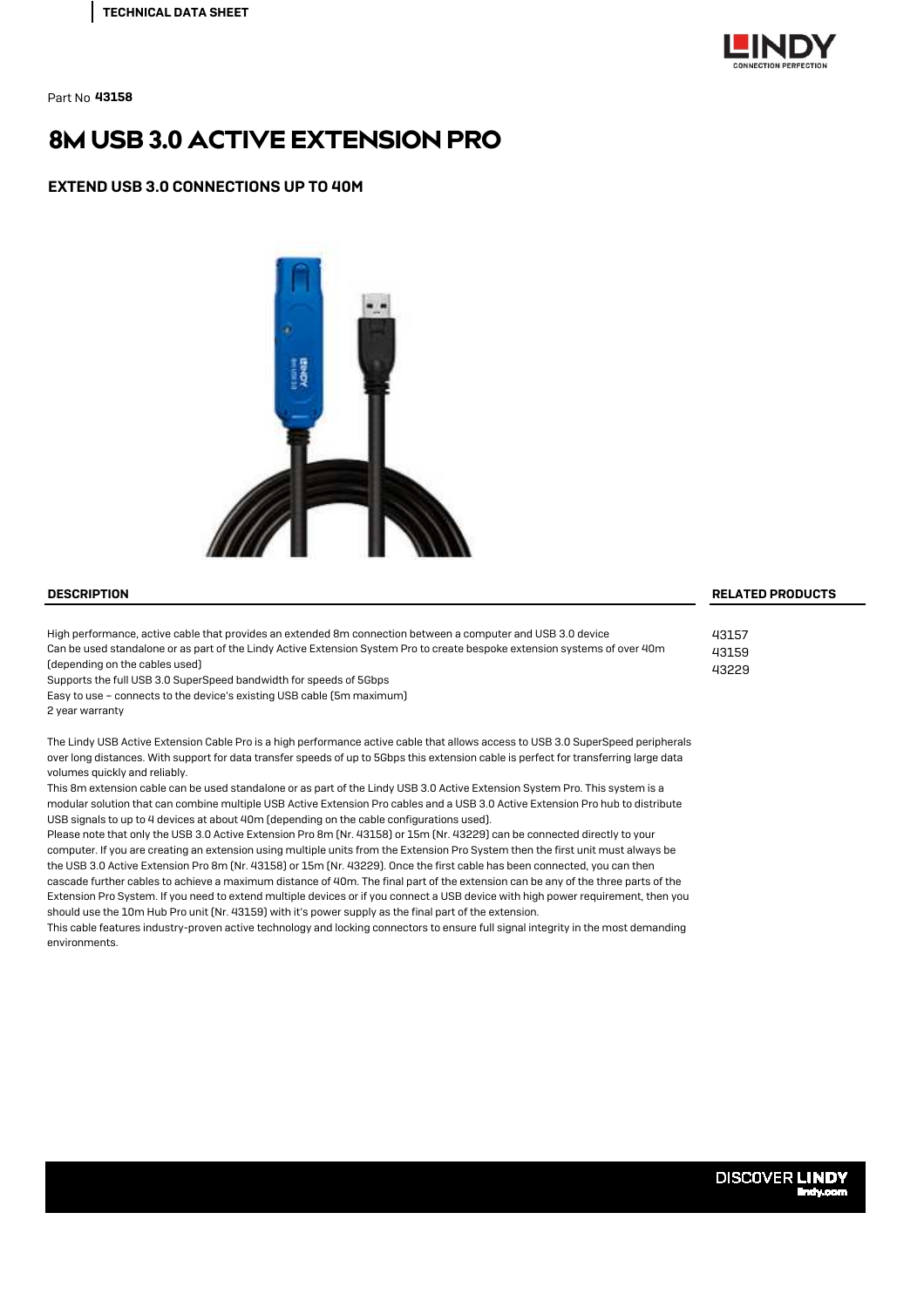# 8M USB 3.0 ACTIVE EXTENSION PRO



Pin Plating Dimensions (approx.) WxDxH Connector A Connector B Housing Material Connector Plating Pin Construction Power 2.5/0.7mm DC Connector

USB A Male: 15x49x8mm (0.59x1.93x0.31in) USB A Female: 20x80x13mm (0.79x3.15x0.51in) Gold Flash Brass USB Type A Female Plastic USB Type A Male Nickel

# CONNECTORS CABLE CONSTRUCTION

| Length                    | 8m (26.25ft)                       |
|---------------------------|------------------------------------|
| <b>Standard</b>           | USB 3.1 Gen 1 / 3.0                |
| Colour                    | Black                              |
| Type                      | Round                              |
| <b>Jacket Diameter</b>    | 7mm +/- 0.15mm (0.28in +/- 0.01in) |
| <b>Jacket Material</b>    | Half matt PVC low toxic            |
| <b>Conductor Material</b> | <b>Tinned Copper</b>               |
| <b>Conductor Gauge</b>    | 24/24/20AWG                        |
| <b>Shielding</b>          | AL Mylar and braid                 |

### SPECIFICATONS

| <b>Supported Bandwidth</b>     | 5 Gbps                                                                 | <b>Packaging Type</b>       | Carton Box                      |
|--------------------------------|------------------------------------------------------------------------|-----------------------------|---------------------------------|
| <b>Nominal Attenuation</b>     | $0.064$ MHz -                                                          | <b>Packaging Dimensions</b> | 240x200x70mm (9.45x7.87x2.76in) |
| <b>Minimum Bend Radius</b>     | 36mm (1.42in)                                                          |                             |                                 |
| <b>Maximum Tensile Load</b>    |                                                                        | <b>Net Weight</b>           | $0.6$ kg $(1.32$ lb $)$         |
| <b>Operating Temperature</b>   | $0^{\circ}$ C - 50 $^{\circ}$ C (32 $^{\circ}$ F - 122 $^{\circ}$ F)   | <b>Gross Weight</b>         | $0.75$ kg $(1.65$ lb $)$        |
| <b>Storage Temperature</b>     | $-20^{\circ}$ C - 60 $^{\circ}$ C (-4 $^{\circ}$ F - 140 $^{\circ}$ F) | <b>Warranty (Years)</b>     | 2                               |
| <b>Transmission Medium</b>     | <b>Twisted Pair</b>                                                    | <b>Certificated</b>         | CE, UKCA, FCC, RoHS, REACH &    |
| <b>Transmission Technology</b> | USB 3.1 Gen 1 / 3.0                                                    |                             | California Proposition 65       |
|                                |                                                                        |                             |                                 |

### PURCHASING INFORMATION

EAN

No. 43158 4002888431583

## PACKAGE CONTENTS

MISCELLANEOUS

USB 3.0 Active Extension Pro 10m Power Adapter Cable Nr. 70265 Lindy Manual

# THIS PRODUCT IS ALSO AVAILABLE IN OTHER LENGTHS

43157 - 10m (32.81ft) 43159 - 10m (32.81ft) with hub 43229 - 15m (49.21ft)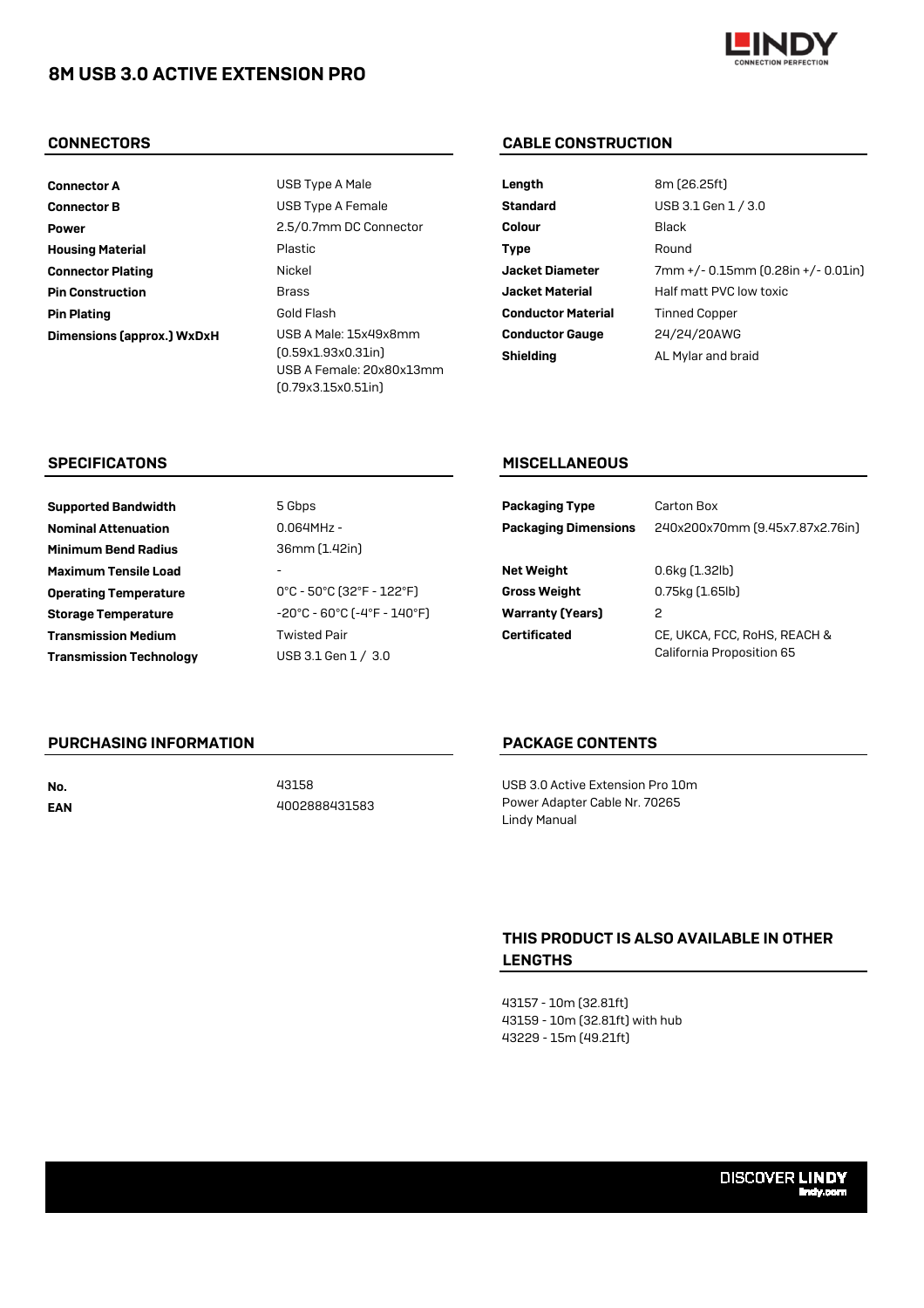

Artikelnr. 43158

# 8M USB 3.0 AKTIVVERLÄNGERUNG PRO

USB 3.0 VERBINDUNGEN BIS ZU 40M



Aktives Kabel mit hoher Performance, das die Distanz zwischen Computer und einem USB 3.0 Gerät auf 8m verlängert Kann allein oder als Teil des Lindy Active Extension Systems Pro für Distanzen bis ca. 40m (je nach Zusammenstellung des Systems) verwendet werden

Unterstützt USB 3.0 SuperSpeed mit Datenübertragungsraten bis 5Gbit/s

Einfache Handhabung – Anschluss mit dem vorhandenen USB-Kabel (max. 5m) des USB-Geräts

2 Jahre Garantie, mehr über Garantiebedingungen unter lindy.de/Garantie

Die Lindy USB 3.0 Aktivverlängerung Pro ist ein aktives Kabel mit hoher Performance, das den Zugriff auf USB 3.0 Geräte in großer Distanz ermöglicht. Es unterstützt Datentransferraten bis 5Gbit/s und eignet sich perfekt zur schnellen und zuverlässigen Übertragung großer Datenmengen.

Diese 8m Aktivverlängerung kann allein oder als Teil des Lindy USB 3.0 Active Extension Systems Pro verwendet werden. Bei dem System handelt es sich um eine modulare Lösung, die mehrere USB 3.0 Aktivverlängerungskabel Pro und einen USB 3.0 Aktivverlängerungshub Pro kombinieren kann, um USB-Signale auf bis zu 4 USB-Geräte in bis zu 40m Entfernung (je nach Zusammenstellung des Systems) zu verteilen.

Bitte beachten Sie, dass nur das USB 3.0 Aktivverlängerungskabel Pro 8m (Nr. 43158) oder 15m (Nr. 43229) als erstes Segment direkt am Computer angeschlossen werden kann. Eine Verlängerung, die aus mehreren Segmenten des USB 3.0 Active Extension Pro Systems besteht, muss immer mit dem USB 3.0 Aktivverlängerungskabel Pro 8m oder 15m (Nr. 43158 oder Nr. 43229) beginnen. Nach Anschluss des ersten Kabels können weitere Kabel bis zu einer maximalen Distanz von etwa 40m hintereinander geschaltet werden. Als letztes Segment kann jedes Segment des Extension Pro System angeschlossen werden. Wenn Sie aber mehrere USB Geräte oder ein USB-Device mit hohem Strombedarf anschliessen möchten, verwenden Sie bitte den 10m Hub (Nr. 43159) als letztes Segment. Diese Aktivverlängerungskabel mit aktiver, in der Industrie einsetzbarer Technologie und Buchsen mit Hakenmechanismus gewährleisten hohe und sichere Signalqualität auch in anspruchsvollen Umgebungen.

### BESCHREIBUNG VERWANDTE PRODUKTE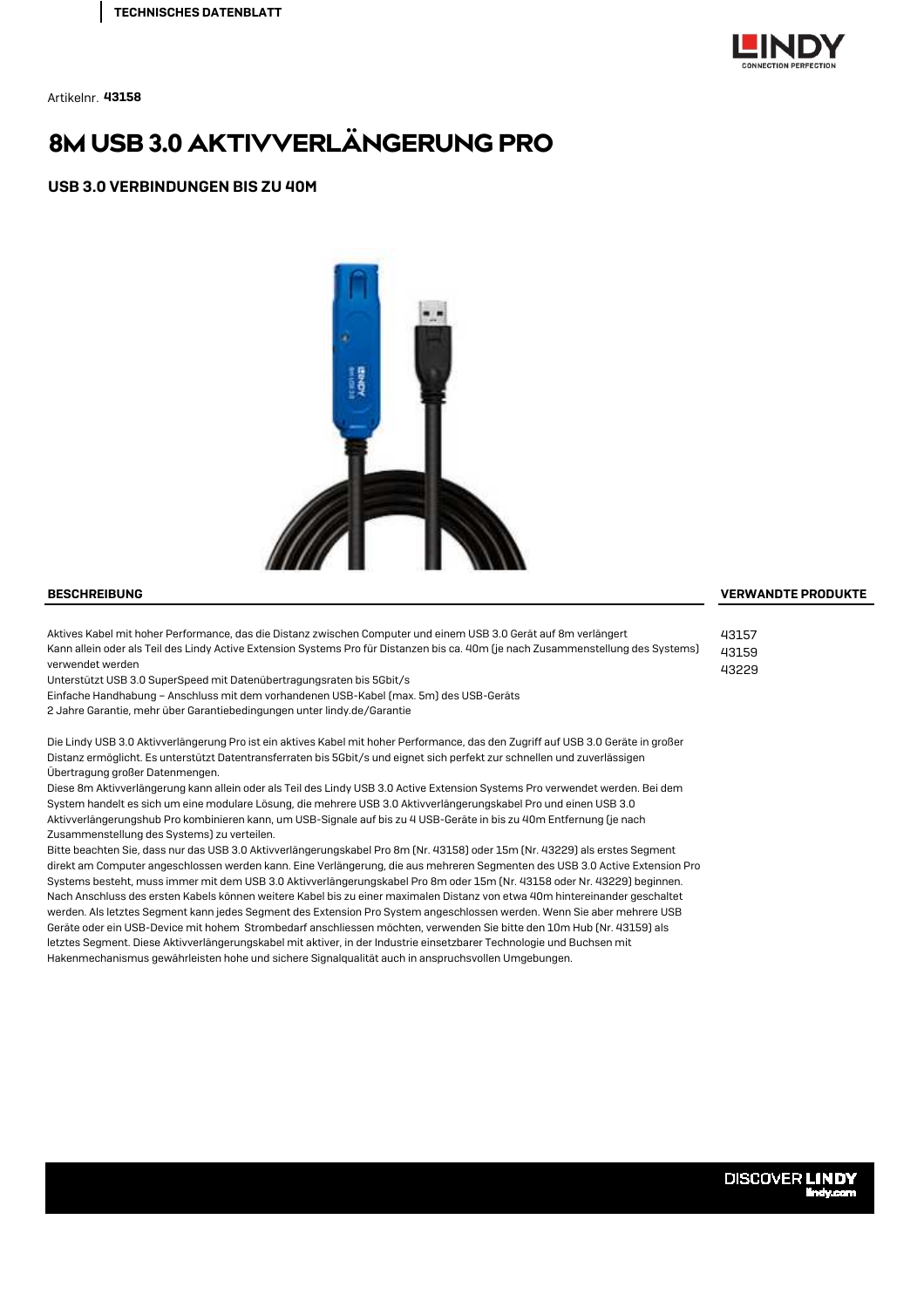# 8M USB 3.0 AKTIVVERLÄNGERUNG PRO



- Steckverbinder B Gustaff USB-Buchse Typ A Standard Management Standard Management Standard Management Standard Stromversorgung/Netzteil 2.5/0.7mm DC-Buchse Gehäusematerial Type Runststoff Beschichtung des Steckverbinders Nickel Pin-Konstruktion Messing Messing Manufactures Principles Principles Principles Principles Principles Principles Beschichtung des Pins Gold Flash Context Context Context Context Context Context Context Context Context Context Context Context Context Context Context Context Context Context Context Context Context Context Context Conte Gehäuseabmessungen (ca.) BxTxH USB-A-Stecker: 15x49x8mm
- Steckverbinder A USB-Stecker Typ A Länge 8m (26.25ft) (0.59x1.93x0.31in) USB-A-Buchse: 20x80x13mm (0.79x3.15x0.51in)

# ANSCHLÜSSE KABELKONSTRUKTION

| 8m (26.25ft)                       |
|------------------------------------|
| USB 3.1 Gen 1 / 3.0                |
| Schwarz                            |
| Rund                               |
| 7mm +/- 0.15mm (0.28in +/- 0.01in) |
| Halbmattes PVC, gering toxisch     |
| Verzinntes Kupfer                  |
| 24/24/20AWG                        |
| Aluminium Mylar und Geflecht       |
|                                    |

### SPEZIFIKATIONEN SONSTIGES

| Unterstützte Bandbreite      | 5Gbit/s                                                                | Verpackungstyp   | Karton                          |
|------------------------------|------------------------------------------------------------------------|------------------|---------------------------------|
| Nominale Dämpfung            | $0.064$ MHz -                                                          | Verpackungsmaße  | 240x200x70mm (9.45x7.87x2.76in) |
| <b>Minimaler Biegeradius</b> | 36mm (1.42in)                                                          |                  |                                 |
| Maximale Zugbelastung        |                                                                        | Nettogewicht     | $0.6$ kg $(1.32$ lb $)$         |
| <b>Betriebstemperatur</b>    | $0^{\circ}$ C - 50 $^{\circ}$ C (32 $^{\circ}$ F - 122 $^{\circ}$ F)   | Gesamtgewicht    | $0.75$ kg $(1.65$ lb $)$        |
| Lagertemperatur              | $-20^{\circ}$ C - 60 $^{\circ}$ C (-4 $^{\circ}$ F - 140 $^{\circ}$ F) | Garantie (Jahre) | 2                               |
| Übertragungsmedium           | <b>Twisted Pair</b>                                                    | Zertifikate      | CE, UKCA, FCC, RoHS, REACH &    |
| Übertragungstechnologie      | USB 3.1 Gen 1 / 3.0                                                    |                  | California Proposition 65       |
|                              |                                                                        |                  |                                 |

## VERKAUFSINFORMATIONEN

EAN

No. 43158 4002888431583

## VERPACKUNGSINHALT

USB 3.0 Aktivverlängerung Pro 10m Stromadapterkabel Nr. 70265 Lindy Handbuch

# DIESES PRODUKT IST AUCH IN ANDEREN LÄNGEN VERFÜGBAR

43157 - 10m (32.81ft) 43159 - 10m (32.81ft) mit Hub 43229 - 15m (49.21ft)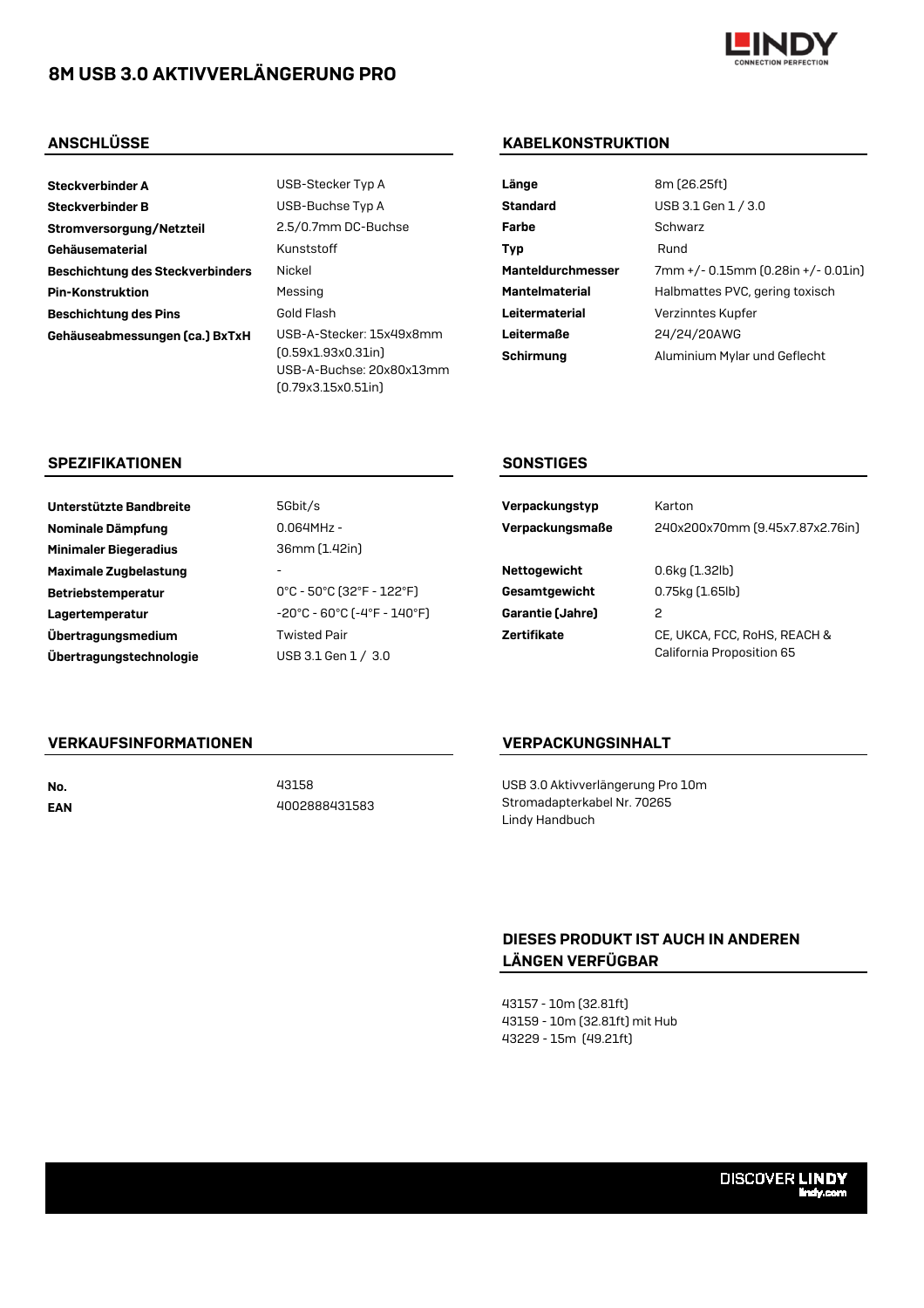

Art. **43158** 

# PROLUNGA ATTIVA USB 3.0 PRO, 8M

### PER CONNESSIONI USB 3.0 AD UNA DISTANZA COMPLESSIVA DI FINO A 40M



Prolunga attiva ad alte prestazioni per estendere un segnale USB 3.0 a 8m di distanza Utilizzabile standalone o in combinazione con atre prolunghe attive Lindy serie Pro per creare tratte lunghe fino a 40m (a seconda

delle prolunghe utilizzate) Supporta le specifiche USB 3.0 SuperSpeed per velocità di trasferimento dati fino a 5Gbps Semplice da usare – collegabile ad un dispositivo con cavo USB integrato (5m massimo)

2 anni di garanzia

Prolunga attiva USB serie Pro ad alte prestazioni per connettere periferiche USB 3.0 SuperSpeed su lunghe distanze. Supporta velocità di trasferimento dati fino a 5Gbps, adatta anche a trasferire grandi quantità di dati in modo rapido ed affidabile. Questa prolunga attiva da 8m può essere utilizzata singolarmente o in combinazione con altre prolunghe attive Lindy USB 3.0 serie Pro. Questa serie di prolunghe attive modulari possono essere collegate in cascata e se connessa con la prolunga attiva USB 3.0 Pro con hub può essere connessa a fino a 4 dispositivi USB fino a 40m (a seconda delle prolunghe utilizzate).

Nota Bene: solo le prolunghe attive USB 3.0 Pro 8m (Art. 43158) o 15m (Art. 43229) possono essere connesse direttamente al computer. In caso di collegamenti in cascata tra più prolunghe della serie Extension Pro, il primo segmento deve sempre essere una di queste versioni Pro 8m (Art. 43158) o 15m (Art. 43229).

Una volta collegato il primo segmento, è possibile collegare altre prolunghe fino a raggiungere una distanza massima di 40m. L'ultimo segmento può essere uno qualsiasi dei tre modelli della serie Extension Pro. Per connettere più dispositivi o una periferica USB ad alto consumo, consigliamo la prolunga attiva Pro con Hub da 10m (Art. 43159) con l'alimentatore esterno incluso collegato all'ultimo segmento.

Questo cavo utilizza una tecnologia di connessione collaudata e affidabile e dei connettori con sistema di bloccaggio per garantire la massima stabilità del segnale anche in ambienti critici

### DESCRIZIONE PRODOTTI CORRELATI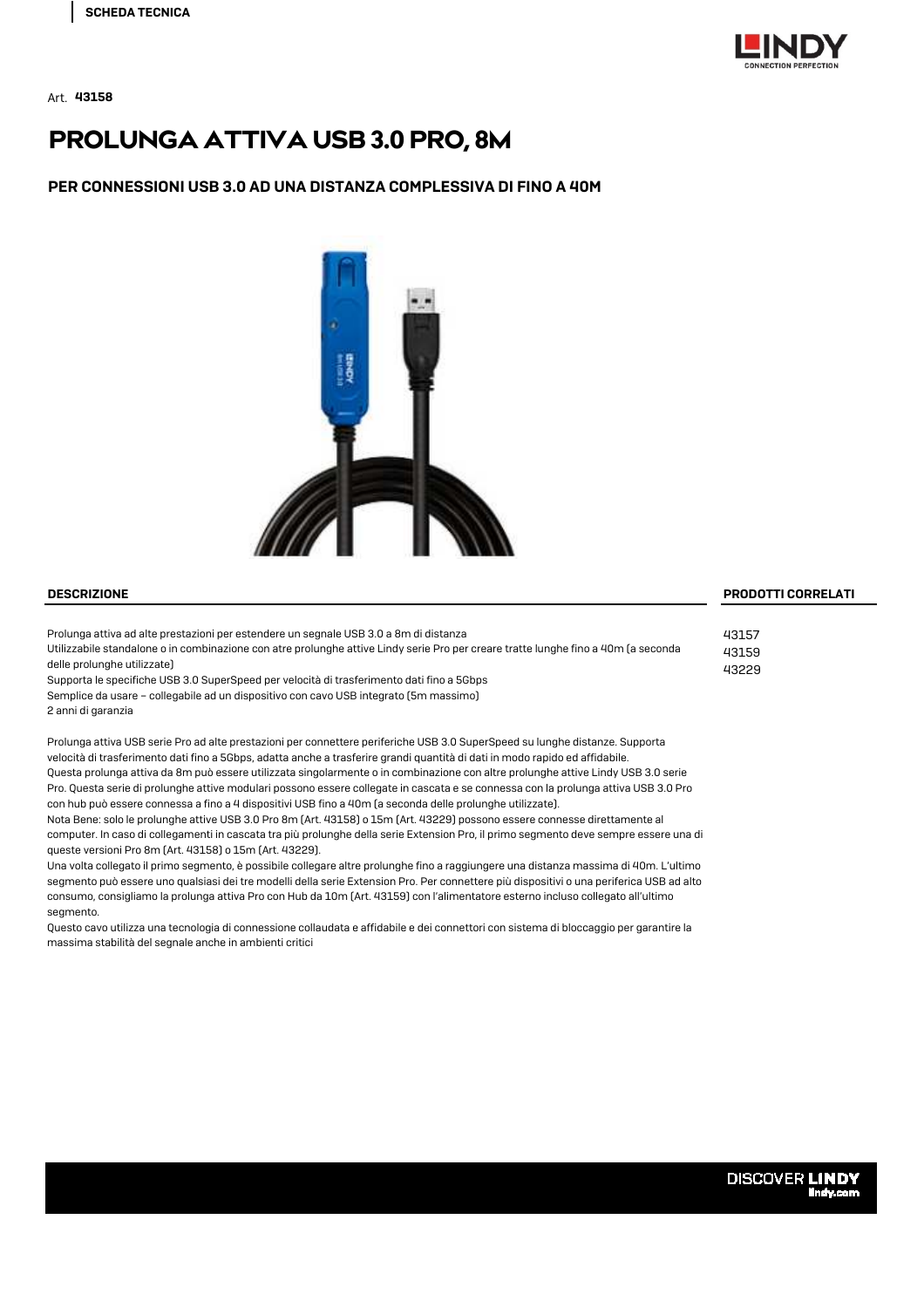# PROLUNGA ATTIVA USB 3.0 PRO, 8M



Connettore B USB Tipo A Femmina Alimentatore 2.5/0.7mm DC Materiale dei Connettori **Plastica** Placcatura dei Connettori Nichel Composizione dei Pin **Composizione del Guaina Politica e Antica** Placcatura dei Pin **Materiale del Conduttore del Conduttore Rame Stagnatore Rame Stagnatore Rame Stagnatore Rame** 

**Connettore A** USB Tipo A Maschio Dimensioni (ca.)LxAxP USB A Maschio: 15x49x8mm (0.59x1.93x0.31in) USB A Femmina: 20x80x13mm (0.79x3.15x0.51in)

### CONNETTORI COMPOSIZIONE DEL CAVO

| Lunghezza                              | 8m (26.25ft)                       |
|----------------------------------------|------------------------------------|
| Standard                               | USB 3.1 Gen 1 / 3.0                |
| Colore                                 | Nero                               |
| Tipo                                   | Rotondo                            |
| Diametro della Guaina                  | 7mm +/- 0.15mm (0.28in +/- 0.01in) |
| Materiale dell Guaina                  | PVC semi opaco a bassa tossicità   |
| Materiale del Conduttore Rame stagnato |                                    |
| <b>Dimensione del</b>                  | 24/24/20AWG                        |
| Conduttore                             |                                    |
| Schermatura                            | Foglio e treccia in alluminio      |

### SPECIFICHE VARIE

| Tipo di imballaggio<br>Dimensioni confezione | Scatola di cartone<br>240x200x70mm (9.45x7.87x2.76in)     |
|----------------------------------------------|-----------------------------------------------------------|
| Peso netto                                   | 0.6kg (1.32lb)                                            |
| Peso complessivo                             | 0.75kg (1.65lb)                                           |
| Garanzia (Anni)                              | 2                                                         |
| Certificazioni                               | CE, UKCA, FCC, RoHS, REACH &<br>California Proposition 65 |

Attenuazione nominale

EAN

Massimo carico in trazione - Temperatura di stoccaggio 0°C - 50°C (32°F - 122°F) Temperatura di stoccaggio  $-20^{\circ}$ C - 60°C (14°F - 140°F) Mezzo Trasmissivo **Coppia** ritorta Tecnologia Trasmissivo USB 3.1 Gen 1 / 3.0 Raggio minimo di curvatura

No. 43158

RIFERIMENTI PER I'ORDINE

0.064MHz - 36mm (1.42in) Larghezza di banda supportata 5 Gbps

4002888431583

### RIFERIMENTI PER I'ORDINE

Prolunga Attiva USB 3.0 Pro, 10m Cavo adattatore di alimentazione Nr. 70265 Manuale

# QUESTO PRODOTTO È DISPONIBILE IN DIVERSE LUNGHEZZE

43157 - 10m (32.81ft) 43159 - 10m (32.81ft) con Hub 43229 - 15m (49.21ft)

**DISCOVER LINDY**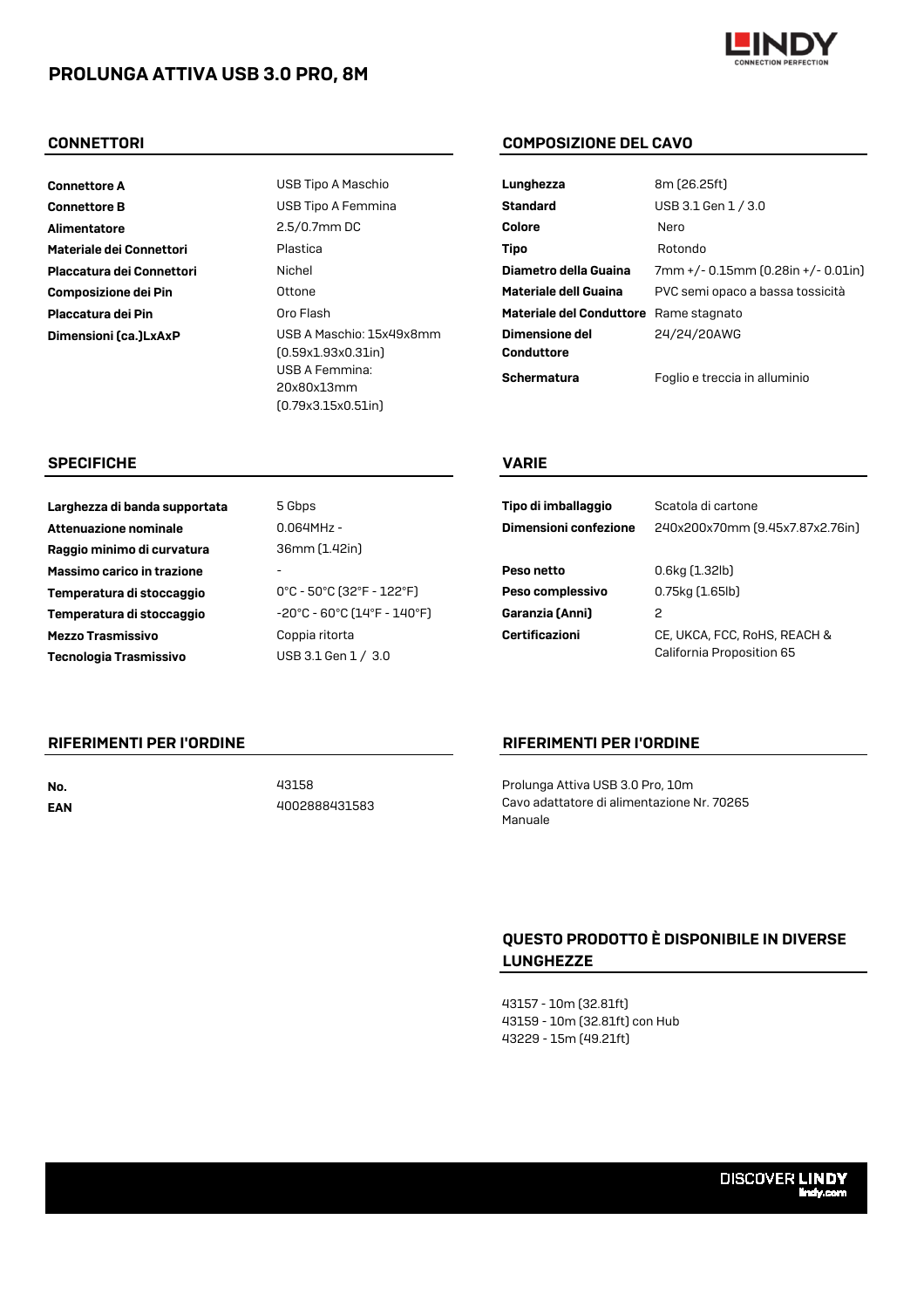

N° art. 43158

# RALLONGE ACTIVE PRO USB 3.0, 8M

RALLONGE LES CONNEXIONS USB 3.0 JUSQU'À 40M



Rallonge active hautes performances qui permet une connexion étendue de 8 m entre un ordinateur et un périphérique USB 3.0 Peut être utilisé seule ou dans le cadre du système actif d'extension Pro de Lindy pour créer des systèmes d'extension sur 40 m (en fonction de la configuration de câble utilisée)

Prend en charge la totalité de la bande passante USB 3.0 SuperSpeed pour des vitesses de jusqu'à 5 Gbit/s. Simple à utiliser – se connecte au câble USB existant du périphérique (5m maximum) Garantie 2 ans

La rallonge active Pro USB 3.0 de Lindy est un câble actif hautes performances qui permet d'accéder à des périphériques USB 3.0 SuperSpeed sur de longues distances. Avec une vitesse de transfert de données allant jusqu'à 5Gbit/s, ce câble d'extension est parfait pour transférer de gros volumes de données rapidement et de manière fiable.

Cette rallonge active de 8 m peut être utilisée seule ou dans le cadre du système actif d'extension USB 3.0 Pro de Lindy. Ce système est une solution modulaire qui peut combiner plusieurs rallonges actives USB Pro et une rallonge active avec hub USB 3.0 Pro pour distribuer les signaux USB à 4 périphériques maximum sur une distance de jusqu'à 40 m (en fonction de la configuration de câble utilisée).

Merci de noter: Uniquement les versions Rallonge Active USB 3.0 Pro 8m (Nr. 43158) ou 15m (Nr. 43229) se connectent directement à un ordinateur. Si vous créez une extension utilisant plusieurs de ces types de rallonges actives, le premier segment doit toujours être la Rallonge Active Pro USB 3.0 8m (Nr. 43158) ou 15m (Nr. 43229).

Une fois ce premier câble connecté, vous pouvez cascader d'autres rallonges actives pour atteindre jusqu'à 40 mètres. Le segment final peut être composé d'une des trois références. Si vous devez connecter plusieurs périphériques ou si les périphériques nécessitent plus de courant d'alimentation, vous pouvez utiliser en dernier segment le modèle avec hub 10m (Nr. 43159) avec son alimentation.

Ce câble est doté d'une technologie active éprouvée dans l'industrie et de connecteurs à verrouillage pour assurer une intégrité totale du signal dans les environnements les plus exigeants.

### DESCRIPTION PRODUITS RATTACHÉS